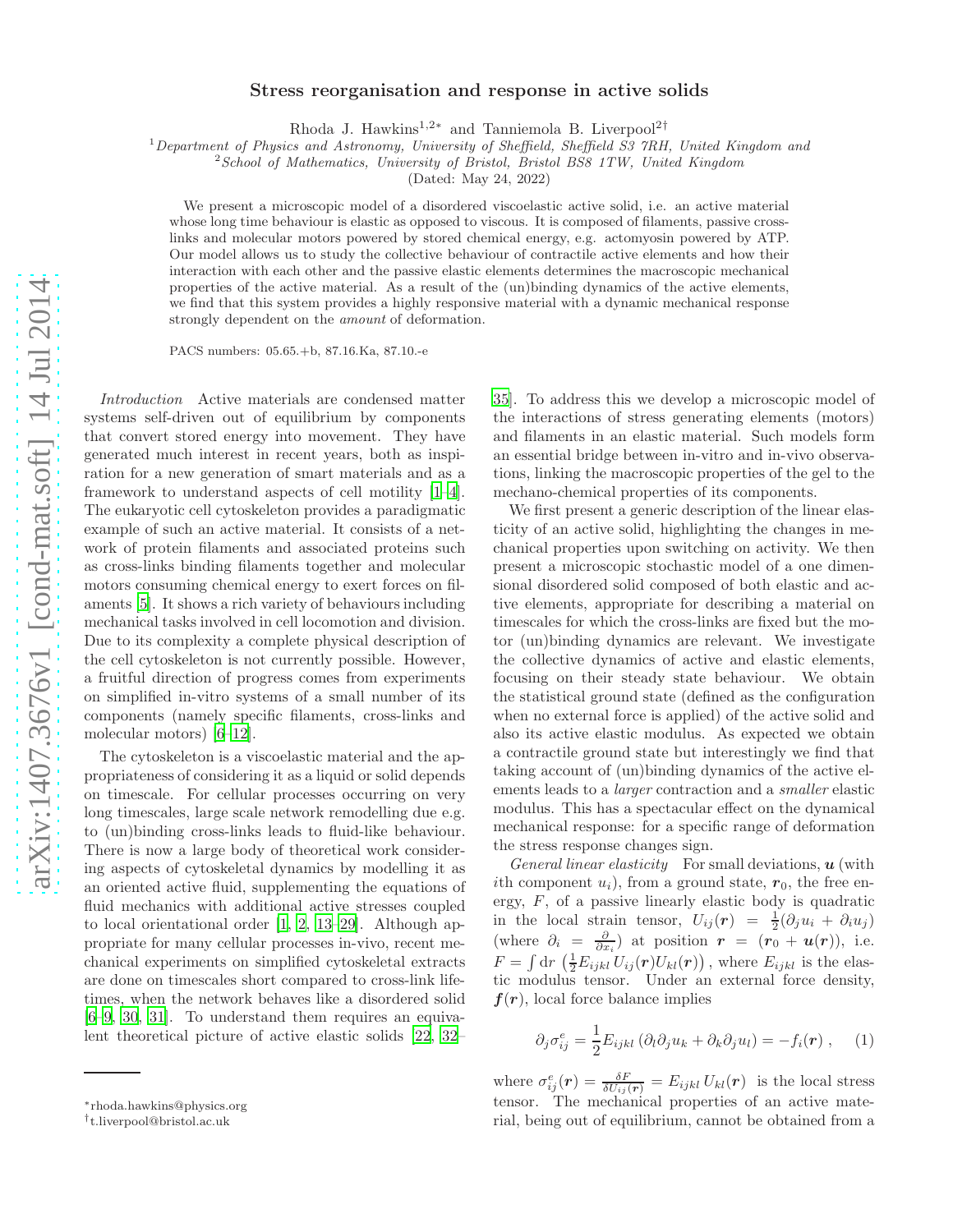free energy. Its behaviour must be constructed using dynamical arguments, respecting the conservation laws and symmetries of the system. For an isotropic active solid in a non-equilibrium steady state, the local force balance, eqn. [\(1\)](#page-0-0) is modified by the addition of an active component,  $\sigma^a$ , to the stress tensor,  $\sigma = \sigma^e + \sigma^a$ . This active stress for an isotropic material, has the form

<span id="page-1-0"></span>
$$
\sigma_{ij}^a = \Delta \mu \left( \zeta \,\delta_{ij} + \mathcal{E}_{ijkl} \, U_{kl} \right) + O(U^2),\tag{2}
$$

which are the only linear homogeneous terms allowed by symmetry.  $\Delta \mu$  represents the chemical energy available in the system, derived from the chemical potential of ATP hydrolysis and  $\zeta$  and  $\mathcal{E}_{ijkl}$  are active parameters. This leads to a modification of the elastic constants  $E$ to  $\mathbf{E} = \mathbf{E} + \Delta \mu \, \mathbf{\mathcal{E}}$  and the ground state strain in the unstressed state  $\tilde{U}_0 = -\zeta \Delta \mu \, \mathbf{E}^{-1} \mathbf{I}$ . The change in ground state strain is due to the isotropic, pressure-like term in eqn. [\(2\)](#page-1-0). The main aim of this work is to calculate the active parameters  $\zeta$  and  $\mathcal{E}_{ijkl}$  from properties of the microscopic elements of the material. As a first step we consider a 1D model. From this model we derive the active elastic modulus,  $\tilde{E}$ , and ground state strain,  $\tilde{U}_0$  (in 1D we use the ground state displacement  $\tilde{x}_0 = b_0 \tilde{U}_0$ .



<span id="page-1-1"></span>FIG. 1: Schematic diagram of a disordered 1D lattice consisting of single and double bonds representing filaments (lines), cross-links (dots) and motors (crosses). Inset: Cartoon of the model of an active bond discussed in section The contractile active element. Antiparallel filaments (horizontal lines with polarity marked by  $\pm$ ) are linearly elastic with spring constants  $k_{a,b}$  and arrows show filament sections under compression/extension. The motor unit (middle vertical line) can also be elastic with  $k_m$ . Dashed lines indicate initial position of the motor before stepping and extension/compression.

Microscopic model We consider a 1D lattice of  $N$  sites representing passive cross-links, connected by bonds representing filaments, as depicted in Fig. [1](#page-1-1) (bottom). Each site has one associated bond, labelled by  $i = 1...N$ , of length  $b_i$  and unstretched length  $b_0$  i.e.  $x_i = b_i - b_0$ is the extension of bond  $i$ . The unstretched system length is  $L_0 = Nb_0$  and undeformed volume  $V = L_0A$ where A is the cross-sectional area. There are  $N_f$  filaments distributed on the bonds giving filament density as  $\rho = N_f/N$ . For mechanical stability in 1D, all bonds must be present to have a percolated system. Respecting this but allowing some disorder, we allow bonds to

be either single, with fraction  $\phi_1$ , or double, with fraction  $\phi_2 = 1 - \phi_1 = \rho - 1$ . Assuming each filament is placed randomly the fraction of bonds with multiplicity r is given by  $\phi_r = \frac{(\rho N)!}{r!(\rho N-r)!} \left(\frac{1}{N}\right)^r \left(\frac{N-1}{N}\right)^{\rho N-r}$ . For our assumption of only single and double bonds to be valid with a 20% tolerance, the range of acceptible number densities is  $1.6 < \rho < 2.2$  [\[47\]](#page-4-8).

The filament polarity  $p$  is defined as the fraction  $p_R$ of bonds pointing right minus the fraction pointing left;  $p = p_R - (1-p_R)$ . The number density of bound motors is given by  $m = \text{(number of motors)} / N$ . Only antiparallel double bonds with a motor bound are active [\[32](#page-4-6), [34\]](#page-4-9). The fraction a of active bonds is therefore given by  $a =$  $2 p_R(1-p_R)m \phi_2 = \frac{1}{2}(1-p^2)m(\rho-1)$ . The architecture of the lattice sites and bonds is taken as constant,  $\rho = \rho_0$ , corresponding to fixed passive cross-links (we consider timescales short compared to their lifetimes).

Discrete variable for active bonds We treat the dynamics of the motors explicitly by introducing a discrete occupation variable  $n_i$  for each bond i such that

> $n_i = \begin{cases} 1 & \text{if bond } i \text{ active (motor bound)} \\ 0 & \text{if bond } i \text{ negative (motor unbaum)} \end{cases}$ 0 if bond i passive (motor unbound)

with stochastic switching between states  $n = 0$  and  $n = 1$ and the probability of being in state  $n = l$  being  $P_l(t) =$  $\langle \delta_{nl} \rangle_n$  with dynamics;

<span id="page-1-2"></span>
$$
\partial_t P_1 = -k_u P_1 + k_b P_0 \quad ; \quad P_0 = 1 - P_1 \quad , \tag{3}
$$

where  $k_b$  and  $k_u$  are the binding and unbinding rates respectively. We ignore the effect of mechanical forces on  $k_b$  and  $k_u$  but note that the stochastic dynamics of the bonds will depend on whether a motor is bound or not.

The micro-states of our system are then the set of displacements  $\{x_i\}$  and motor occupation numbers  ${n_i}$  of the bonds  $i \in \{1, ..., N\}$ . The probability of finding the system in a particular micro-state is denoted  $P({x_i}, {n_i}, t)$ . If the dynamics of  $n_i$  (binding/unbinding of motors) is the slowest process, i.e. fluctuations in  $x_i$ , relax faster, then  $P({x_i}, {n_i}, t) =$  $P({x_i}|\{n_i\};t)P({n_i},t)$ , where  $P({x_i}|\{n_i\};t)$  is the conditional probability of finding a set of  $\{x_i\}$ , given the set of occupation numbers  $\{n_i\}$ . We can describe the dynamics  $P({n_i}, t)$  using N uncoupled copies of eqn. [\(3\)](#page-1-2) while the equation of motion for  $P({x_i}||{n_i}, t)$  is

$$
\partial_t P(\{x_i\}|\{n_i\}) = -\sum_{j=i}^N \frac{\partial J_j}{\partial x_j} \tag{4}
$$

with  $J_j = -D \frac{\partial}{\partial x}$  $\frac{\partial}{\partial x_i} P(\{x_i\}|\{n_i\}) + P(\{x_i\}|\{n_i\}) \frac{g_j}{\xi}$  $\frac{\partial f}{\partial \zeta}$  where  $D$  is the amplitude of the displacement fluctuations and  $\xi$  is a local friction. The current  $J_i$  has a deterministic contribution from fluxes due to the forces,  $g_j$ , and a contribution from the fluctuations  $(\propto D)$ . The forces,  $g_j$ , have an elastic and active part:  $g_j({x_i}, {n_i}) =$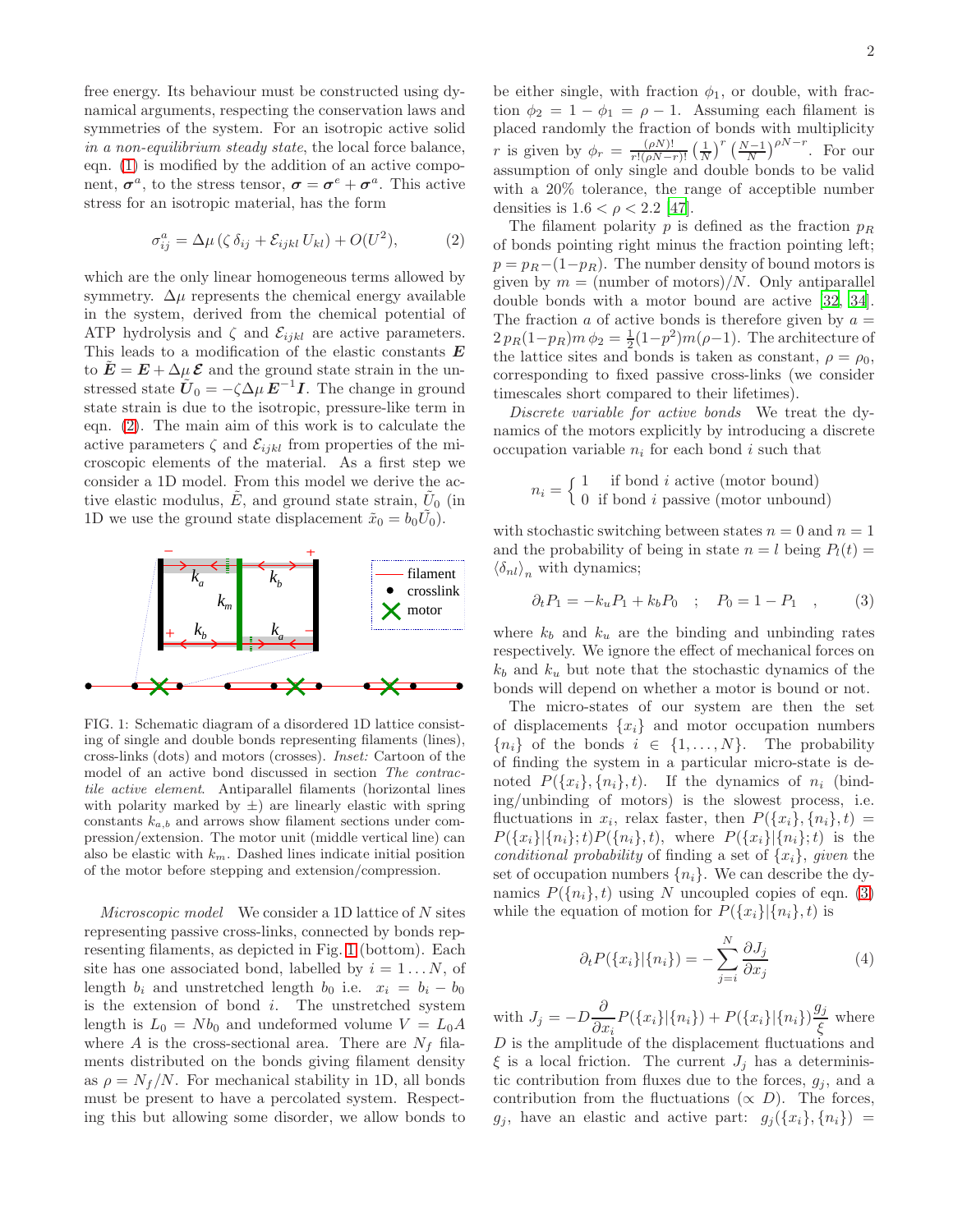− ∂  $\frac{\partial}{\partial x_j} H_{\text{elastic}} - n_j f_m$  where  $f_m$  is the contractile active force exerted by a motor and the elastic energy,  $H_{\text{elastic}} = \sum_{i=1}^{N} \frac{1}{2} k^{\text{eff}} x_i^2$ , with  $k^{\text{eff}} = (\phi_1 \frac{k}{2} + \phi_2 k) =$  $\rho_0 \frac{k}{2}$  the effective spring constant  $(\frac{k}{2})$  is the spring constant of a single bond [\[48\]](#page-4-10)). The steady state distribution can then be calculated as  $P_{ss}(\lbrace x_i \rbrace | \lbrace n_i \rbrace)$  =  $\frac{1}{\mathcal{Z}(\{n_i\})} \exp \left[-\beta H\right]$ , where  $\beta^{-1} = D\xi \neq k_B T$  and  $\mathcal{Z}(\{n_i\}) = \int \prod_{i=1}^{N} dx_i P_{ss}(\{x_i\}|\{n_i\})$  with N

$$
H(\lbrace x_i, n_i \rbrace) = H_{\text{elastic}} + \sum_{i=1}^{N} f_m n_i x_i.
$$

Averages of physical quantities are as usual:  $B(t)$  =  $\langle B({x_i})\rangle = \int \prod_{i=1}^{N} dx_i B({x_i}) P({x_i}|\{n_i\}, t)$ , and in the steady-state they can be obtained from derivatives of the generating functional  $\ln \mathcal{Z}(\{n_i\})$  which must be averaged over  $\{n_i\}$ .

Mechanical response: We now consider the mechanical response of the system to a macroscopic deformation  $L_0 \to L_0 + \Delta L$ , with  $\Delta L = N b_0 U$ , thus defining a macroscopic strain, U. Hence  $U = \frac{1}{Nb_0} \sum_{i=1}^{N} x_i$  [\[49](#page-4-11)] and the relevant generating functional,

$$
\mathcal{Z}(\{n_i\}, U) = \int \prod_i \mathrm{d}x_i \, e^{-\beta H} \delta(\frac{\sum_{i=1}^{N} x_i}{N b_0} - U) \tag{5}
$$

 $\left\langle \frac{1}{AN} \sum_{j=1}^{N} g_j \right\rangle$ We consider the evolution of the macroscopic stress  $\sigma =$ with *time* after a step-strain,  $U$ .

In performing averages over  $\{n_i\}$ , we consider two limits determined by the timescales  $k_u^{-1}, k_b^{-1}$ .

(i) For  $t \ll k_b^{-1}$ ,  $k_u^{-1}$ , the motors are frozen in a particular set of  $\{n_i\}$ , i.e.  $n_i$  are quenched. Macroscopic quantities can be calculated from derivatives of  $\ln \mathcal{Z}(\lbrace n_i \rbrace)$  averaged over  $\{n_i\}$ ,  $\mathcal{F}_{\text{qu}} = -\frac{1}{\beta} \langle \ln \mathcal{Z}(\{n_i\}) \rangle_{n_i}$ . The average is done over the initial distribution of occupation numbers,  $P({n_i}, t = 0)$ , taken to be the steady-state distribution,  $P_{ss}(\lbrace n_i \rbrace)$  given in [\[50](#page-4-12)]. This gives the stress:

$$
\sigma^{\text{qu}} = \frac{1}{V} \frac{\mathrm{d} \mathcal{F}_{\text{qu}}}{\mathrm{d} U} = \frac{N b_0}{V} \left( k^{\text{eff}} b_0 U + a_0 f_m \right) \tag{6}
$$

where  $a_0 = \frac{1}{2}m_0(1-p_0^2)(\rho_0-1) = \frac{k_b}{k_u+k_b}$  is the mean fraction of active bonds. The ground state displacement  $\tilde{x}_0 = b_0 U_0 = -\frac{a_0 f_m}{k^{\text{eff}}}$  (where  $U_0$  is the strain for which  $\sigma = 0$ ) and elastic constant  $\tilde{E} = \frac{V}{N^2 b_0^2}$  $rac{\mathrm{d}\sigma}{\mathrm{d}U}=\frac{k^{\rm eff}}{N}$  $\frac{1}{N}$ . This is equivalent to a 'mean field model' in which  $n_i$  is fixed to its average value  $a_0$ .

(ii) For  $t \gg k_u^{-1}, k_b^{-1}$ , the motor variable,  $n_i$ , is annealed. We can average over  $\{n_i\}$  in eqn. [\(5\)](#page-2-0) and hence obtain averaged quantities from derivatives of  $\mathcal{F}_{an}$  =  $-\frac{1}{\beta}\ln\langle \mathcal{Z}(\lbrace n_i \rbrace) \rangle_{n_i}$  also averaged over  $P_{ss}(\lbrace n_i \rbrace)$ . The stress,  $\sigma^{\rm an} = \frac{1}{V} \frac{d\mathcal{F}_{\rm an}}{dU}$ , is given by (see [50] for details):

$$
\sigma^{\text{an}} \approx \frac{N b_0}{V} \Big( (k^{\text{eff}} - a_0 (1 - a_0) \beta f_m^2) b_0 U + a_0 f_m \Big),
$$

leading to the ground state local displacement  $\tilde{x}_0^{\text{an}} =$  $-\frac{f_m a_0}{k^{\text{eff}} - a_0 (1 - a_0) \beta f_m^2}$  <  $\tilde{x}_0^{\text{qu}}$  and elastic constant,  $\tilde{E}^{\text{an}} =$  $\frac{1}{N}\left(k^{\text{eff}} - a_0(1 - a_0)\beta f_m^2\right)$  <  $\tilde{E}^{\text{qu}}$  up to  $O(f_m^2)$  [\[51\]](#page-4-13). These results are equivalent to taking  $n_i = a$ , where a fluctuates with a Gaussian distribution;  $P(a)$  =  $\frac{1}{\sqrt{2\pi}}$  $\frac{1}{2\pi\nu_a^2} e^{-\frac{(a-a_0)^2}{2\nu_a^2}}$  with mean  $a_0$  and variance  $\nu_a^2 = a_0(1$  $a_0/N$ , where finite  $\nu_a$  could reflect fluctuations in the polarity  $p$  as well as number of motors  $m$ .

Our results imply a rich variety of dynamic responses depending on the amount of deformation. Initially after a deformation, the material will respond with effective elastic properties given by the quenched motor variables but on longer timescales with that of the annealed motor variables. Over time the restoring stress can increase, decrease or even change sign as  $\sigma^{\text{qu}}(U) \to \sigma^{\text{an}}(U)$ , depending on the amount of deformation applied. This can lead to apparent stress hardening or softening with time. We define hardening/softening as a stress at long times that has a greater/lower magnitude than the initial stress. It is worth noting that the mechanical response of this material is naturally asymmetric, with stretch different from compression. The classes of behaviour are schematically described in Fig. [2.](#page-2-1) It is useful to define  $x_+$  as the deformation when  $\sigma^{qu}(x_+) = \sigma^{an}(x_+)$  and  $x_$ where  $\sigma^{qu}(x_{-}) = -\sigma^{an}(x_{-})$ . For  $\Delta L > x_{+}$ , the system softens (stress decreases) and doesn't change sign (denoted + in Fig. [2\)](#page-2-1). For  $\tilde{x_0}^{qu} < \Delta L < x_+$ , it hardens (stress increases) without changing sign (+). For  $\tilde{x_0}^{qu} > \Delta L > x_-,$  the stress changes sign but the magnitude of the final stress is larger than that of the initial stress. This would be perceived as dynamic hardening with a change of sign.

<span id="page-2-0"></span>

<span id="page-2-1"></span>FIG. 2: Graph of the restoring stress,  $\sigma$ , versus the applied deformation, ∆L. Arrows indicate direction of stress evolution. Grey insets: schematic drawings of  $\sigma(t)$  showing decreasing/increasing  $|\sigma|$  over time (softens/hardens) where – indicates  $\sigma$  changes sign.

The contractile active element Finally we outline a model for the mechanics of an individual active bond in more microscopic detail. It is the linear limit of a more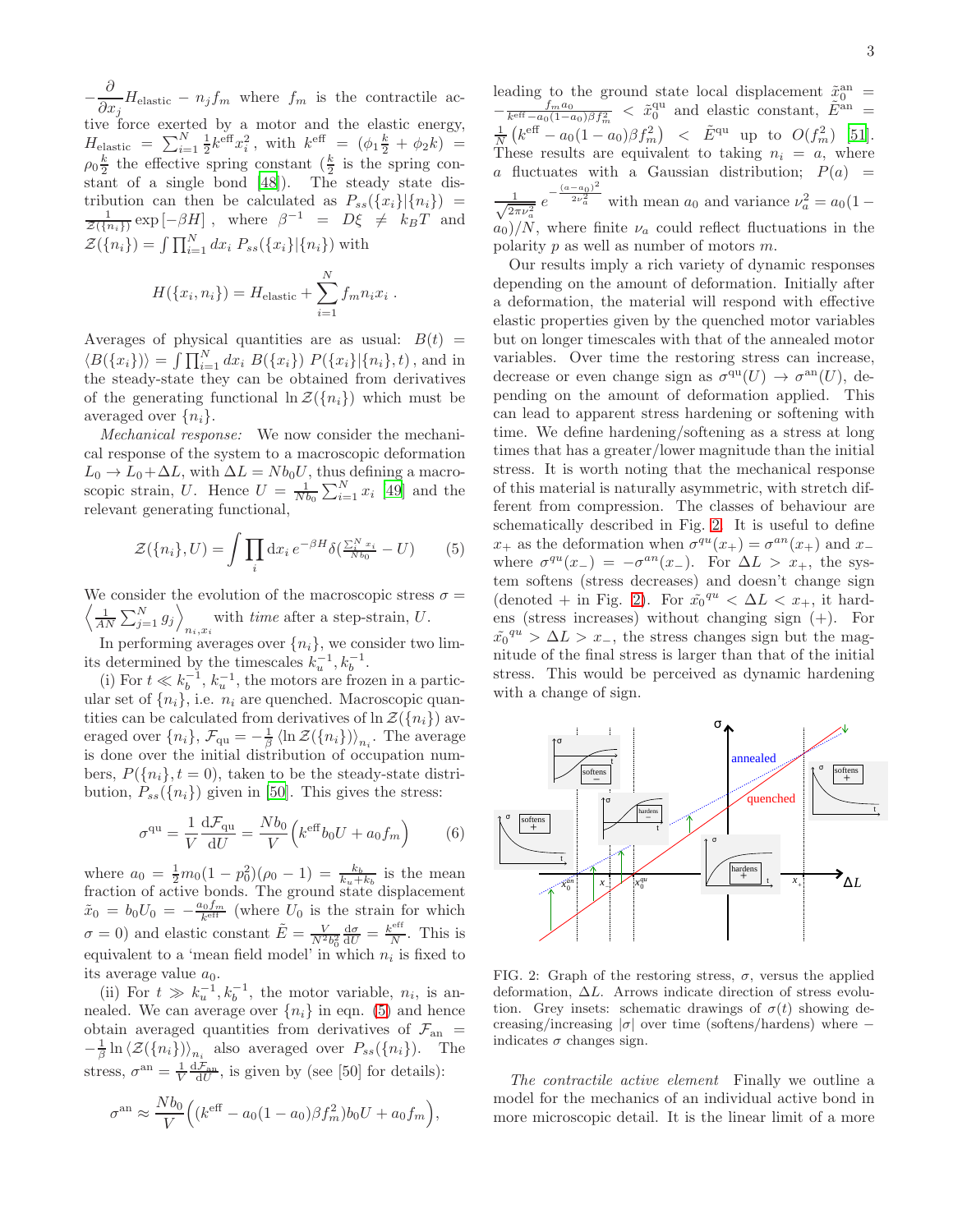complex model [\[32](#page-4-6)]. As shown in Fig. [1](#page-1-1) inset, it is made up of a pair of antiparallel polar filaments linked by a motor cluster (as parallel filaments lead to sliding without force generation). In the absence of forces the filaments have length  $b_0$ . The filaments are linearly elastic, with a segment of length l having spring constant  $k(l) = k_0/l$ (springs in series). The motor cluster is made up of two motors connected by an elastic element of stiffness  $k_m$ , which we consider first as much stiffer than the filaments,  $k_m \gg k$ . The motors 'slide' along the filaments towards  $the + end$  until the elastic forces in the cluster are equal to their stall force,  $f_s$  [\[5\]](#page-3-2). In this stationary state, the two motors apply equal and opposite forces  $\pm f_s$  to the two filaments at their respective attachment points which each split a filament into two segments of length  $l_a$  and  $l_b = b_0 - l_a$  with spring constants  $k_{a,b} = k(l_{a,b})$ . On average, the motor cluster is attached to the midpoint of the filaments,  $l_a = b_0/2 + s$ . The force  $f_s$  applied to the filaments leads to deformations  $X_{a,b}$  of the two segments and a jump in the tensions  $f_s = \tau_b - \tau_a$  between them, where  $\tau_j = k_j X_j$  are the tensions in the respective segments,  $j = \{a, b\}$ . Elasticity of the motor cluster implies  $f_s/k_m = 2s + X_a - X_b$ . When there is no external force applied  $(\tau_a + \tau_b = 0)$ , the total deformation,  $X = X_a + X_b$ , is calculated as  $X = -b_0 \frac{f_s^2}{4k_0^2}$  $\left(1+\frac{2k_0}{b_0k_m}\right)$ . This is negative for all finite  $k_0, k_m, f_s$  and therefore the active bond is always contractile. If  $k_0 \to \infty$  (rigid filaments),  $X \to 0$  as expected. The contractile force in the model above,  $f_m = -k^{\text{eff}} X$ .

Let us now estimate typical timescales and moduli for a cytoskeletal extract such as actin-crosslinkers-myosin-ATP [\[6,](#page-3-3) [36,](#page-4-14) [37\]](#page-4-15). Segments between cross-links of typical length  $b \sim 0.1 \mu$ m have a relaxation time  $\tau_b \sim \frac{b^4 \eta}{k_B T l}$  $\frac{k_B T l_p}{\sim}$  $10^{-6}$ s where  $η \sim 10^{-3}$ Pas is the viscosity of water and  $l_p \sim 15 \mu m$  is the persistence length of actin [\[38](#page-4-16)[–40\]](#page-4-17). Assuming  $\tau_m \sim 1 \text{ s } [6, 41]$  $\tau_m \sim 1 \text{ s } [6, 41]$  $\tau_m \sim 1 \text{ s } [6, 41]$  $\tau_m \sim 1 \text{ s } [6, 41]$  $\tau_m \sim 1 \text{ s } [6, 41]$ , then  $\tau_b \ll \tau_m$  as we have assumed above. The stall force  $f_s \sim f_m \sim 2 \text{ pN}$  [\[42\]](#page-4-19),  $k^{\text{eff}} \sim k_B T l_p^2 / b^4$  [\[43\]](#page-4-20), and  $\beta^{-1} \sim k_B T / 10$  [\[6,](#page-3-3) [44\]](#page-4-21) can similarly be estimated.

Discussion We have developed and studied a microscopic stochastic model of a 1D disordered solid composed of elastic and active elements appropriate for timescales where the cross-links are fixed but the dynamics of motor (un)binding are important. We find that due to the (un)binding of motors, this active solid is a highly responsive material with a variety of different mechanical responses depending sensitively on the amount of applied deformation. This is due to the fact that the activity of motors leads to a contracted ground state and a modified elastic constant whose properties depend on the local (re)organisation of contractile elements. On timescales long compared to motor binding dynamics the contraction is greater and the material softer than on timescales shorter than the motor dynamics. This results in a variety of counterintuitive mechanical behaviours e.g.

initially after a deformation, the direction of elastic response can even be opposite in direction to that on long timescales [\[45\]](#page-4-22). This suggests that the rich variety of behaviour shown by the cytoskeleton - its ability to adapt its properties to perform the mechanical tasks involved in cell division or cell locomotion can be understood as a natural consequence of this type of collective dynamics.

While we have for reasons of clarity restricted ourselves to a one dimensional model, it is natural to consider higher dimensions, in which empty bonds can be included as long as the density  $\rho$  remains above the percolation threshold for the chosen lattice. We note that if the density of filaments is reduced below the percolation threshold the system would appear to expand, since the network will break apart and lose contractility. We have studied the system to lowest order in  $\Delta \mu$ : to capture the behaviour at high activity a number of other nonlinear, effects must be considered [\[46\]](#page-4-23). Clearly including the force dependence of motor (un)binding rates  $k_u(x_i)$ ,  $k_b(x_i)$ , can can couple the rich behaviour we have described above to external mechanical cues and lead to mechanical analogues of switches and logic gates. Our framework can therefore be the starting point for more complex and realistic models extended to timescales comparable to dynamics of the system architecture (lifetime of passive cross-links) and start to approach quantitative models of whole cell behaviour.

We would like to thank the Isaac Newton Institute for Mathematical Sciences (Cambridge) where some of the work was undertaken. This work was supported by EP-SRC grant EP/G026440/1.

- <span id="page-3-0"></span>[1] M. C. Marchetti, J. F. Joanny, S. Ramaswamy, T. B. Liverpool, J. Prost, M. Rao, and R. A. Simha, Rev. Mod. Phys. 85, 1143 (2013).
- <span id="page-3-4"></span>[2] F. Jülicher, K. Kruse, J. Prost, and J. F. Joanny, Physics Reports 449, 3 (2007).
- [3] J. Toner, Y. Tu, and S. Ramaswamy, Annals of Physics 318, 170 (2005).
- <span id="page-3-1"></span>[4] S. Ramaswamy, Annual Review of Condensed Matter Physics 1, 323 (2010).
- <span id="page-3-2"></span>[5] B. Alberts, Molecular Biology of the cell (Garland Science, New York, 2002), 4th ed.
- <span id="page-3-3"></span>[6] D. Mizuno, C. Tardin, C. F. Schmidt, and F. C. Mackintosh, Science 315, 370 (2007).
- [7] P. M. Bendix, G. H. Koenderink, D. Cuvelier, Z. Dogic, B. N. Koeleman, W. M. Brieher, C. M. Field, L. Mahadevan, and D. A. Weitz, Biophys J 94, 3126 (2008).
- [8] G. H. Koenderink, Z. Dogic, F. Nakamura, P. M. Bendix, F. C. MacKintosh, J. H. Hartwig, T. P. Stossel, and D. A. Weitz, Proc Natl Acad Sci U S A 106, 15192 (2009).
- <span id="page-3-5"></span>[9] F. C. Mackintosh and C. F. Schmidt, Curr Opin Cell Biol 22, 29 (2010).
- [10] M. Soares e Silva, M. Depken, B. Stuhrmann, M. Korsten, F. C. MacKintosh, and G. H. Koenderink, Proc Natl Acad Sci U S A 108, 9408 (2011).